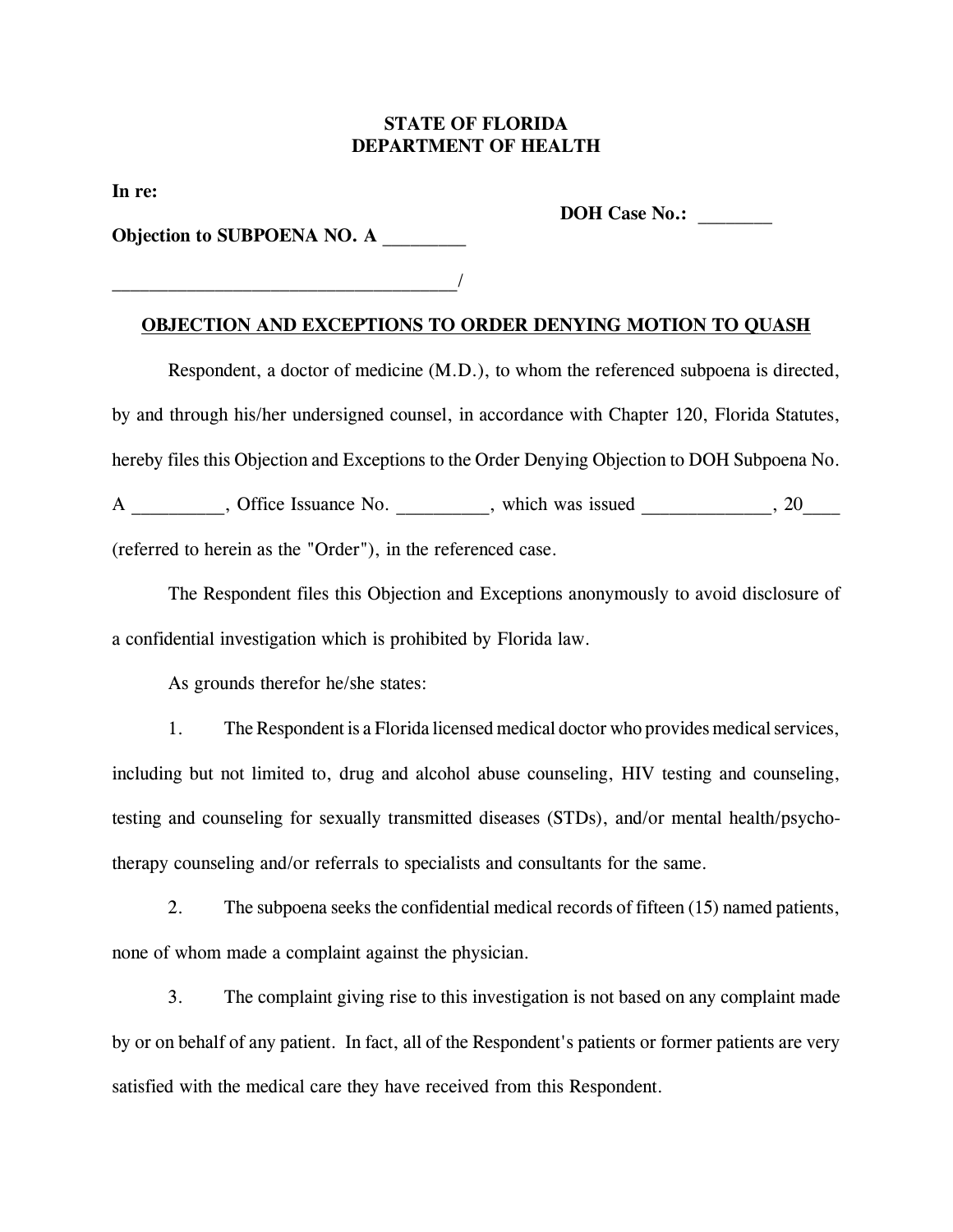4. Respondent filed an Objection to the Subpoena which is incorporated by reference.

5. The Respondent Department of Health seeks to obtain the private, personal, confidential medical records of fifteen (15) different patients. Yet the Department of Health has not received or furnished any signed authorization from any patient to obtain or receive a copy of the patient's medical record.

6. The underlying documents allegedly supporting the subpoena indicate that the investigator attempted to obtain signed patient releases to obtain their medical records but "met with negative results."

7. The subpoena shows on its face that it is being issued pursuant to Chapter 456, Florida Statutes, for the investigation of an alleged violation of Section 458.331, Florida Statutes.

8. Objection is made and exception is taken to the Order, as follows.

9. The Order cites a single case, Community Healthcare Centerone, Inc. v. State of Florida, 852 So. 2d 322 (Fla. 4th DCA 2003), rev. denied, 868 So. 2d 522 (Fla. 2004), as authority. Reliance on Community Healthcare case is misplaced. It does not apply to the facts of the present case.

10. Community Healthcare involved a criminal investigation for Medicaid fraud pursuant to Chapter 409, Florida Statutes. The subpoena in Community Healthcare was issued by the Office of the Statewide Prosecutor, a criminal law enforcement agency with the authority to investigate criminal Medicaid fraud allegations. The subpoena specifically sought records of Medicaid recipients from a Medicaid provider pursuant to Section 409.920(7), Florida Statutes.

11. The Respondent is not a Medicaid provider, has never signed any agreement agreeing to be in the Medicaid Program, and advises his patients in advance that he does not

-2-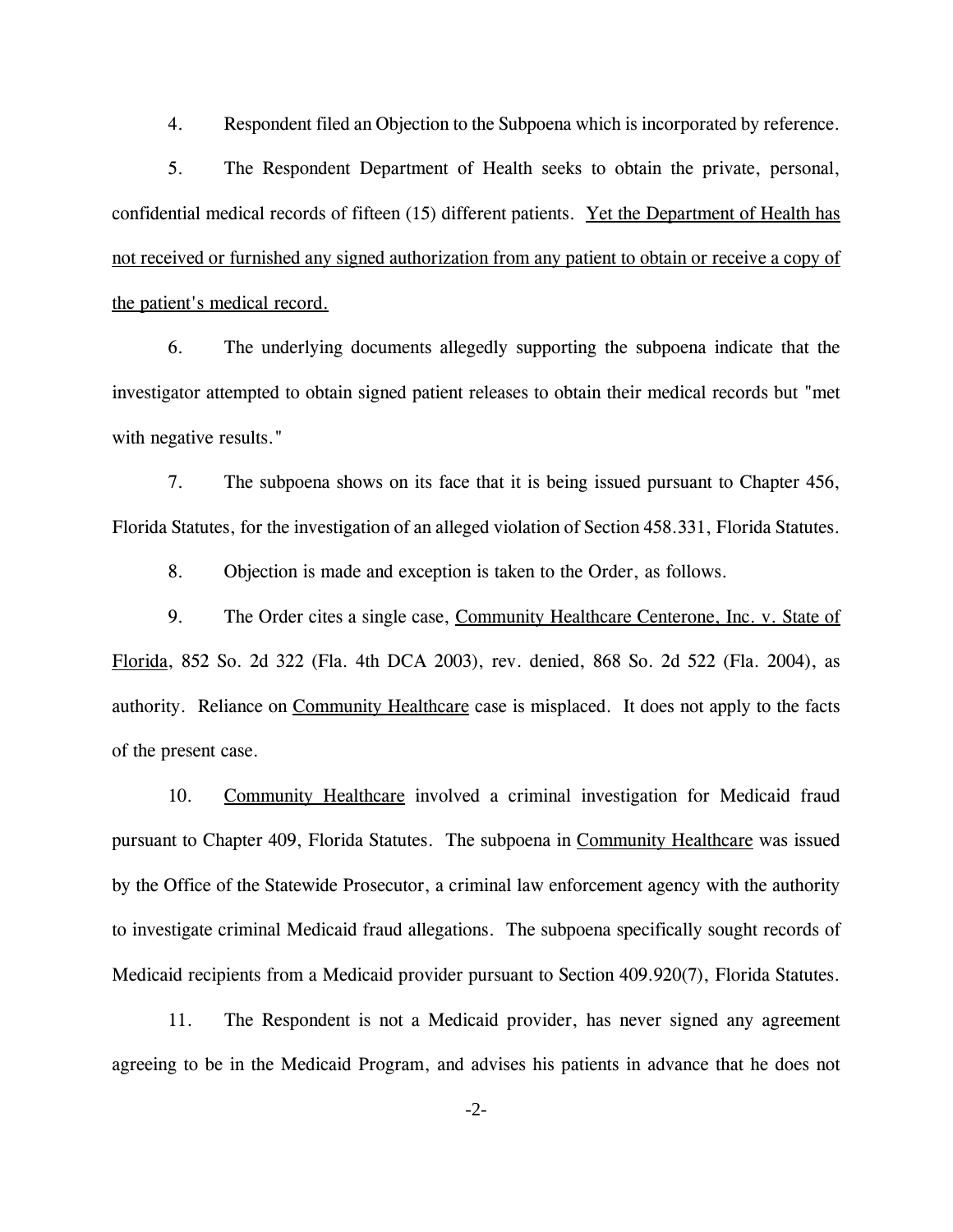accept Medicaid.

12. The Respondent physician has not billed or collected any fees from the Medicaid Program.

13. Chapter 409, Florida Statutes, does not require any physician who is not a Medicaid physician and who has not agreed to the terms of the Medicaid Program, to furnish such information and records.

14. The law is clear that the Surgeon General and the Department of Health do not have the same authority as the Office of the Statewide Prosecutor. The law is also clear that the Surgeon General and the Department of Health do not have independent enforcement authority for such subpoenas or orders. Neither Chapter 456 nor Chapter 120, Florida Statutes, grants the Department of Health or the Surgeon General independent authority to enforce the subpoena at issue.

15. Carrow v. Dep't of Professional. Reg., 453 So. 2d 842 (Fla. 1st DCA 1984) and Nathanson v. Dep't of Labor & Emp. Security, 620 So. 2d 1066 (Fla. 1st DCA 1993) both stand for the long-established proposition that the subpoena of an administrative agency may not be enforced under such facts as exist in the present case.

16. Furthermore, one patient whose record is requested (whose initials are " \_\_\_") is not even known to the Respondent and has never been treated by him/her. It is believed that the correct patient names are not being provided. This may lead to the release of the incorrect patient's medical records.

17. As stated previously, Respondent contends that the underlying affidavit and other documents attached to the subpoena show that there is no probable cause nor even a "reasonable

-3-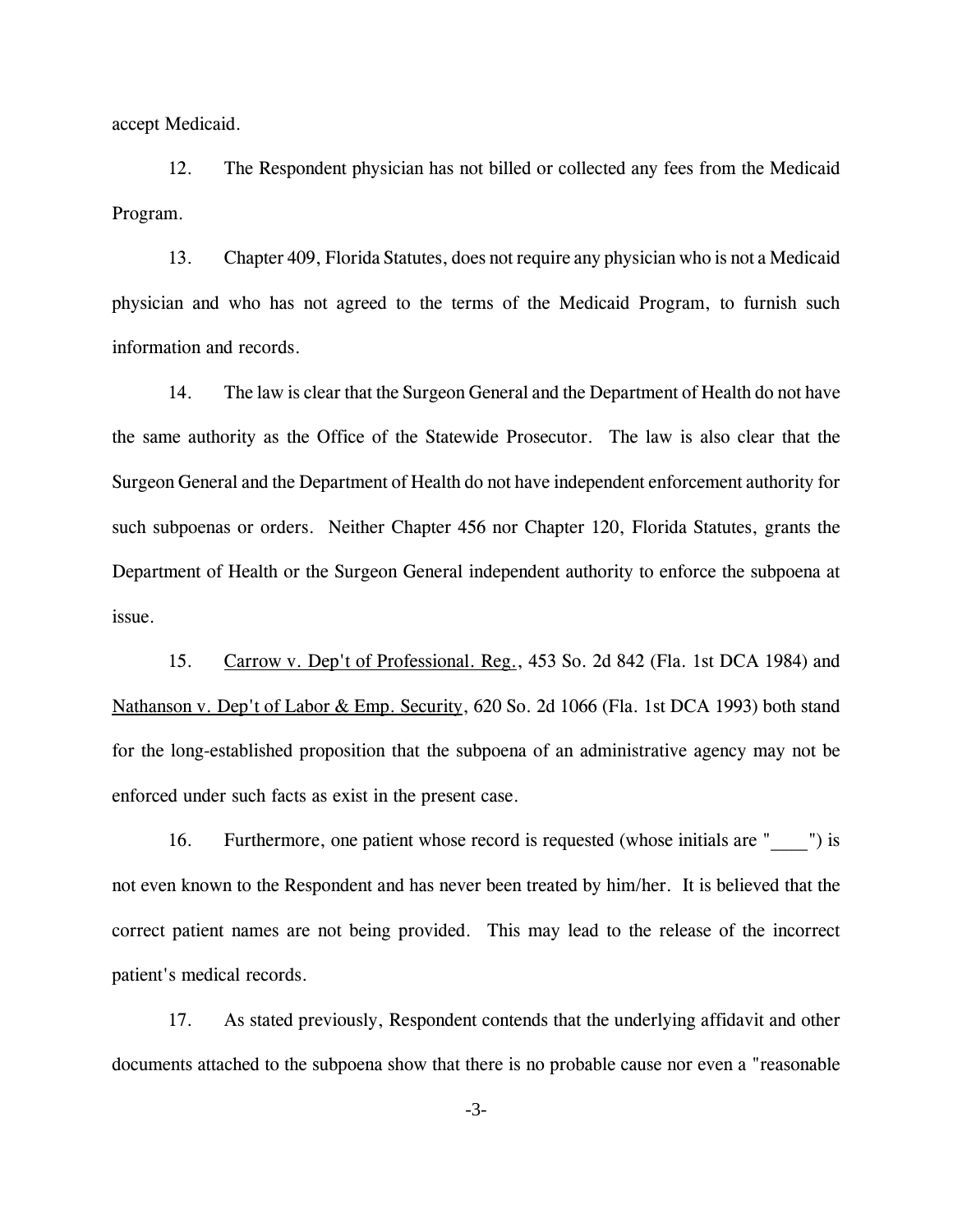cause" that any offense has been committed by the Respondent or that the medical records being sought contain any evidence of any violation of any law or rule.

18. The records requested include those that are considered to be "super-confidential" and may not be released absent a specific court order in accordance with Florida law, federal law, and Federal Regulations, including but not limited to 42 CFR Part 2, Florida Statutes, and the HIPAA Privacy Regulation. Federal Regulations and Federal Statutes prohibit the release of the information sought by the Subpoena, including 42 U.S.C. Sect. 290dd-2; 42 U.S.C. Sect. 9501(1)(H) & (2)(B); 42 C.F.R. Part 2; 45 C.F.R. Sects. 164.102, 164.501, 164.502(a), and 164.512. These federal laws and regulations override and pre-empt any state laws or regulations.

19. The subpoena for fifteen (15) patients' medical records appears to be nothing more than a fishing expedition. It is overbroad and over-reaching on the part of the Department of Health.

20. The Respondent objects to the Order because Respondent believes that the subpoena may not have been lawfully issued and that the order is not proper.

21. The other grounds and authorities set forth in Respondent's previously filed Objection to DOH Subpoena No. A \_\_\_\_\_\_\_\_\_\_\_\_\_, are incorporated herein by reference.

**WHEREFORE**, the Respondent objects to and takes exception to the Order.

## **CERTIFICATE OF SERVICE**

**I HEREBY CERTIFY** that a copy of the foregoing was filed and served as follows: Filed via telefax (with original following via certified mail, return receipt requested), to:

Agency Clerk c/o General Counsel Department of Health

-4-